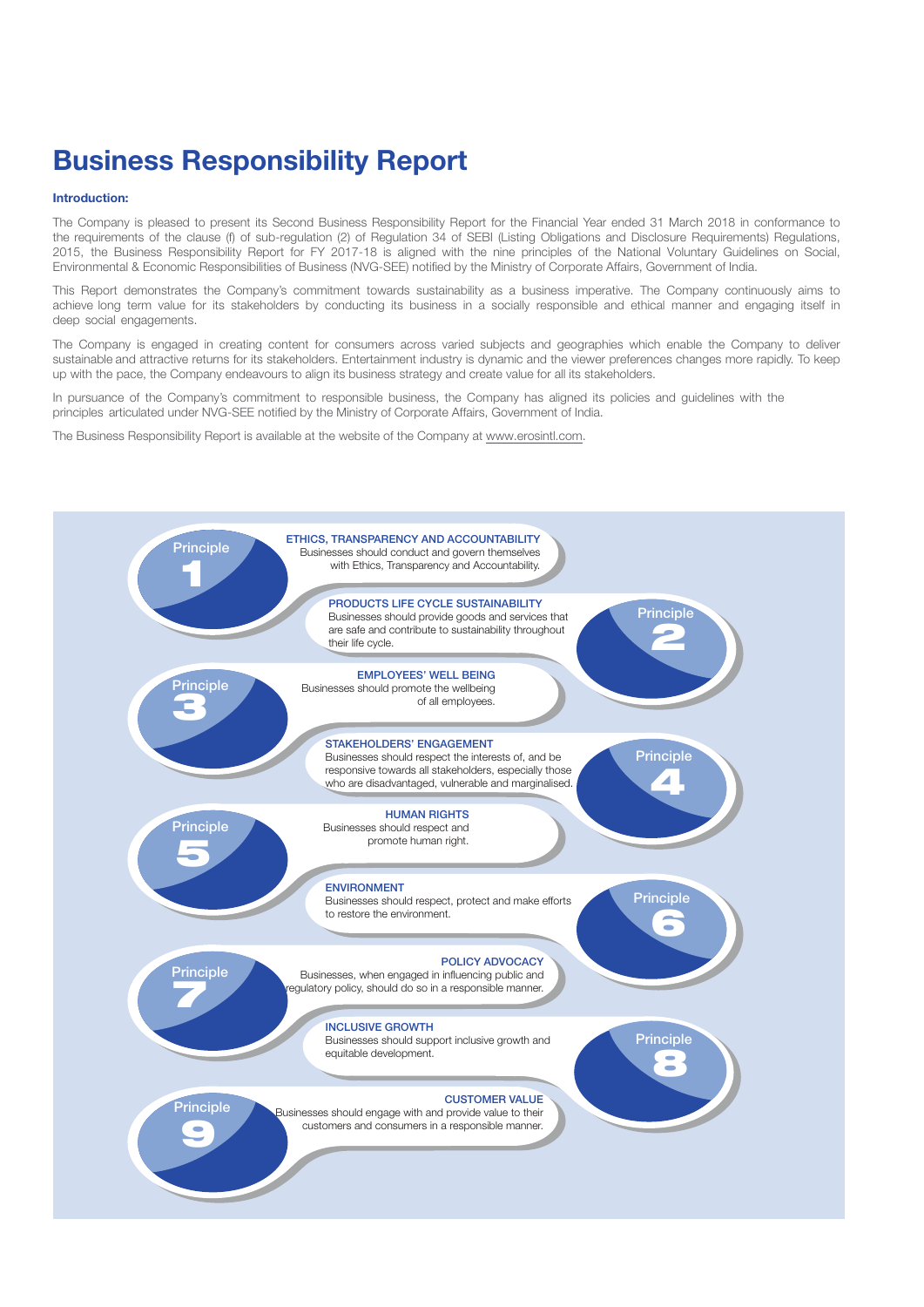### **Section A: General Information about the Company**

- **1. Corporate Identity Number (CIN) of the Company:** L99999MH1994PLC080502
- **2. Name of the Company:** Eros International Media Limited
- **3. Registered Address:** 201, Kailash Plaza Opp. Laxmi Industrial Estate, Off. Andheri Link Road, Andheri West, Mumbai - 400053, Maharashtra (India).
- **4. Website:** www.erosintl.com
- **5. E-mail id:** compliance.officer@erosintl.com
- **6. Financial Year Reported:** 1 April 2017 to 31 March 2018
- **7. Sector(s) that the Company is engaged in (industrial activity code-wise):** Media and Entertainment Industry

| <b>National Industrial</b>             | <b>Description</b> |
|----------------------------------------|--------------------|
| <b>Classification Code of Ministry</b> |                    |
| of Statistics and Programme            |                    |
| <b>Implementation (NIC Code)</b>       |                    |

| 59131 | The Company is mainly engaged      |
|-------|------------------------------------|
|       | in the business of Motion picture, |
|       | video and television programme     |
|       | production, sound recording and    |
|       | music publishing activities.       |

- **8. List three key products/services that the Company manufactures/provides (as in balance sheet):** The Company is engaged in various activities like co-production, acquisition and distribution of Indian language films in multiple formats worldwide.
- **9. Total number of locations where business activity is undertaken by the Company:**
	- i. Number of International Locations: Company's international business operations are carried out by its group companies through their offices in International locations (including representative offices and/or distribution arrangement) and the major ones are UAE, United Kingdom, USA, Australia, Fiji etc.
	- ii. Number of National Locations: Indian operations of the Company are carried out through its offices located at namely Mumbai, Delhi, Jalandhar, Bangalore, Kolkata, Patna, Chennai, Kochi etc.
- **10. Markets served by the Company local/state/national/ international:** The Company being in the Media and Entertainment Industry engaged itself in serving the millions of national and international viewers through film releases in more than 50 countries.

#### **Section B: Financial Details of the Company\***

- **1. Paid-up capital (INR):** INR 94,97,18,770
- **2. Total turnover (INR):** INR 70,766  $(\bar{\tau})$  in Lakhs)
- **3. Total profit after taxes (INR):** INR 7,701 ( $\bar{\tau}$  in Lakhs)
- **4. Total spending on Corporate Social Responsibility (CSR) as percentage of profit after tax (%):** Nil
- **5. List of activities in which the Corporate Social Responsibility (CSR) expenditures have been incurred:** Nil
- *\* As per Standalone Ind AS financials*

#### **Section C: Other Details**

#### **1. Subsidiary company/companies**

As on 31 March 2018, the Company has 10 subsidiaries, as per details given in Annexure to Consolidated Financial Statements.

**2. Participation of subsidiary company/companies in the BR Initiatives of the parent company**

Business Responsibility initiatives of the parent company are not applicable to the subsidiary companies.

**3. Participation and percentage of participation of other entity/ entities (e.g. suppliers and distributors, among others) that the Company does business with, in the BR initiatives of the Company**

None of the entity / entities with whom Company does business participates in the BR initiatives of the Company.

#### **Section D: BR Information**

- **1. Details of Director/Directors responsible for BR**
- a) Details of the Director/Director responsible for the implementation of the BR policy/policies

All Corporate Policies including the Business Responsibility Policies of the Company are engrained in day-to-day business operations of the Company and are implemented by Management at all levels.

The responsibility for implementation of BR policies is ultimately shouldered on the Corporate Social Responsibility (CSR) Committee of the Board of Directors.

#### Members of the CSR Committee comprises of:

| DIN | <b>Name</b>                                                    | <b>Designation</b>                                    |
|-----|----------------------------------------------------------------|-------------------------------------------------------|
|     | 07170411 Mr. Rakesh Sood                                       | Non-Executive<br>Independent Director                 |
|     | 00243191 Mr. Sunil Arjan Lulla                                 | Executive Vice Chairman &<br><b>Managing Director</b> |
|     | 02303295 Mr. Kishore Arian Lulla Executive Director            |                                                       |
|     | 02303283 Mrs. Jyoti Deshpande <sup>\$</sup> Executive Director |                                                       |

\$ The designation of Mrs. Jyoti Deshpande has been changed from Executive Director to Non Executive Non Independent Director w.e.f. 1 April 2018.

#### b) Details of the BR Head

| <b>DIN Number</b>       | Not Applicable                  |  |
|-------------------------|---------------------------------|--|
| <b>Name</b>             | Mr. Farokh P. Gandhi            |  |
| <b>Designation</b>      | Chief Financial Officer         |  |
| <b>Telephone Number</b> | +91 22 66021500                 |  |
| Email id                | compliance.officer@erosintl.com |  |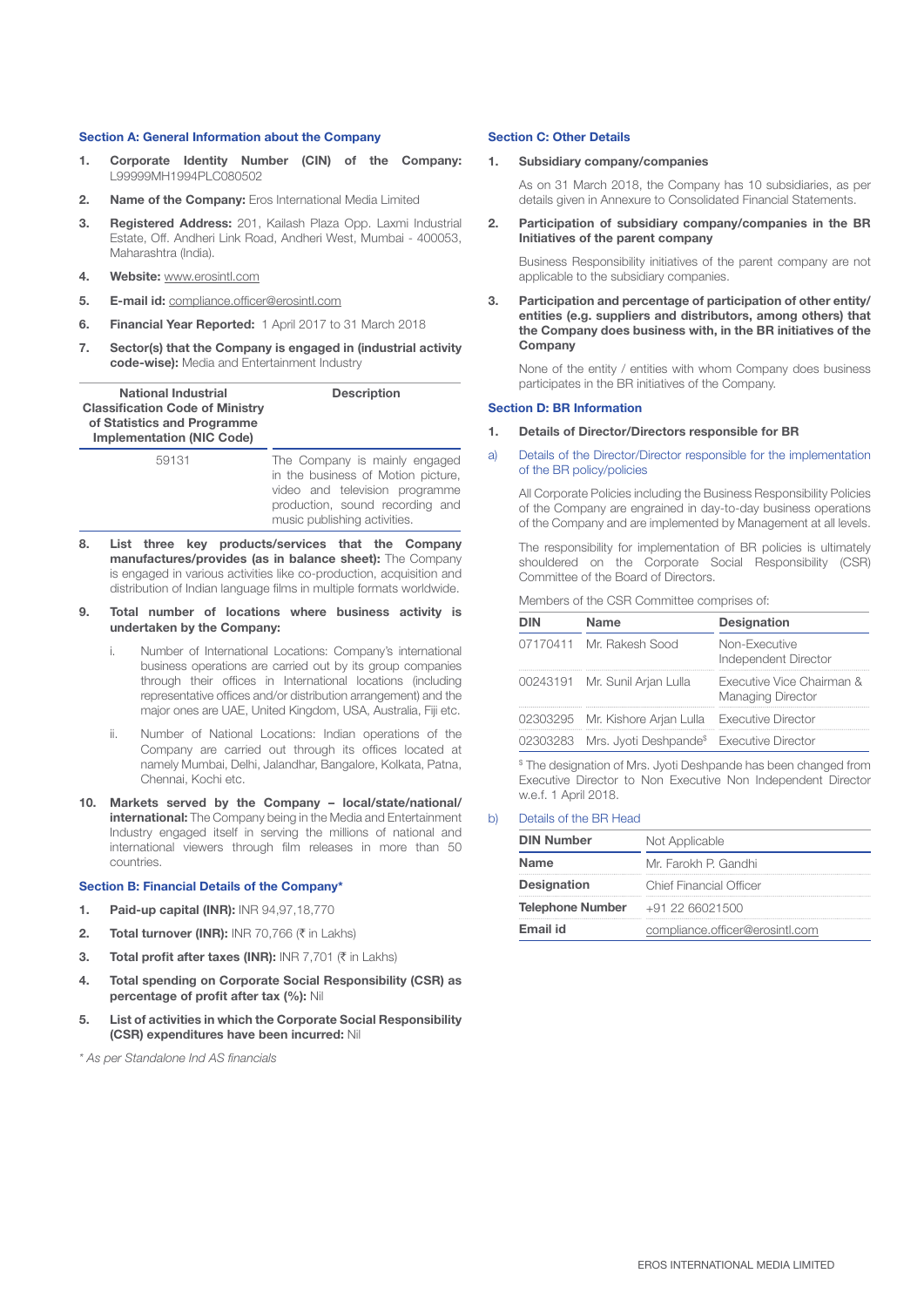# **2. Principle-wise (as per NVGs) BR Policy/Policies (Reply in Y/N)**

# a) Details of Compliance

|    | SI, No. Questions                                                                                                                                                                                                                                                                                                                                                                                               | P <sub>1</sub>                                                                                                                                                                                                                                                                              | P <sub>2</sub> | P <sub>3</sub> | P4 | P <sub>5</sub> | P <sub>6</sub> | P7 | P8 | P <sub>9</sub> |
|----|-----------------------------------------------------------------------------------------------------------------------------------------------------------------------------------------------------------------------------------------------------------------------------------------------------------------------------------------------------------------------------------------------------------------|---------------------------------------------------------------------------------------------------------------------------------------------------------------------------------------------------------------------------------------------------------------------------------------------|----------------|----------------|----|----------------|----------------|----|----|----------------|
|    | Do you have policy/policies for:                                                                                                                                                                                                                                                                                                                                                                                | Y                                                                                                                                                                                                                                                                                           | Υ              | Υ              | Υ  | Υ              | Υ              | Y  | Y  | Y              |
| 2  | Has the policy been formulated in consultation with relevant<br>stakeholders?                                                                                                                                                                                                                                                                                                                                   | Y                                                                                                                                                                                                                                                                                           | Υ              | Υ              | Υ  | Υ              | Υ              | Υ  | Y  | Υ              |
| 3  | Does the policy conform to any national /international standards? The policies have been prepared in accordance to the applicable<br>If yes, specify. (The policies are based on NVG-guidelines, in laws and are in line with the international standards.<br>addition to conformance to the spirit of international standards<br>like ISO 9000, ISO 14000, OHSAS 18000, UNGC guidelines and<br>ILO principles) |                                                                                                                                                                                                                                                                                             |                |                |    |                |                |    |    |                |
| 4  | Has the policy been approved by the Board?<br>If yes, has it been signed by the MD/owner/CEO /appropriate<br>Board Director?                                                                                                                                                                                                                                                                                    | Υ                                                                                                                                                                                                                                                                                           | Υ              | Υ              | Υ  | Υ              | Υ              | Υ  | Y  | Υ              |
| 5  | Does the Company have a specified committee of the Board/<br>Director/Official to oversee the implementation of the policy?                                                                                                                                                                                                                                                                                     | The implementation and adherence of the Business Responsibility<br>Policy is assigned to the Corporate Social Responsibility (CSR)<br>Committee. Please refer to the Corporate Governance report<br>forming part of the Annual Report, for terms of reference of CSR<br>Committee.          |                |                |    |                |                |    |    |                |
| 6  | Indicate the link to view the policy online?                                                                                                                                                                                                                                                                                                                                                                    | Please refer below for linkages of these policies with BR principles<br>and for web links                                                                                                                                                                                                   |                |                |    |                |                |    |    |                |
| 7. | Has the policy been formally communicated to all relevant internal Yes, the policies have been communicated to the internal and<br>and external stakeholders?                                                                                                                                                                                                                                                   | external stakeholders.                                                                                                                                                                                                                                                                      |                |                |    |                |                |    |    |                |
| 8  | Does the Company have in-house structure to implement its<br>policy/policies?                                                                                                                                                                                                                                                                                                                                   | All Corporate Policies are engrained in all day-to-day business<br>operations of the Company and are implemented at all management<br>levels. The overall implementation of BR policies of the Company is<br>done through the various Committee under the guidance of senior<br>management. |                |                |    |                |                |    |    |                |
| 9  | Does the Company have a grievance redressal mechanism<br>related to the policy/policies to address stakeholders' grievances address stakeholders concerns. Any grievance can be reported<br>related to policy/policies?                                                                                                                                                                                         | The Company has a formal grievance redressal mechanism to<br>on compliance.officer@erosintl.com. The BR head would be<br>responsible for addressing the concerns related to BR principles.                                                                                                  |                |                |    |                |                |    |    |                |
| 10 | Has the Company carried out independent audit/evaluation of the Policies are evaluated regularly by senior management.<br>working of this policy by an internal or external agency?                                                                                                                                                                                                                             |                                                                                                                                                                                                                                                                                             |                |                |    |                |                |    |    |                |

# **Linkage of Business Responsibility Policy**

National Voluntary Guidelines (NVG) on Social, Environmental & Economic Responsibilities

| No. | <b>Principle NVG Principle</b>                                                                                                                         | <b>Reference Document</b>                                                                                          |  |  |
|-----|--------------------------------------------------------------------------------------------------------------------------------------------------------|--------------------------------------------------------------------------------------------------------------------|--|--|
|     | themselves with Ethics, Transparency and and Senior Management Personnel                                                                               | Businesses should conduct and govern • Code of Business Conduct and Ethics for Directors, Key Managerial Personnel |  |  |
|     | Accountability                                                                                                                                         | • EROS Code of Conduct for Employees                                                                               |  |  |
|     |                                                                                                                                                        | • Whistle Blower Policy                                                                                            |  |  |
|     |                                                                                                                                                        | • Vendor Code of Conduct                                                                                           |  |  |
|     |                                                                                                                                                        | • Corporate Governance Policy                                                                                      |  |  |
|     |                                                                                                                                                        | • Policy on Anti-Bribery and Corruption                                                                            |  |  |
| ◯   | Businesses should provide goods and services • Vendor Code of Conduct<br>that are safe and contribute to sustainability<br>throughout their life cycle |                                                                                                                    |  |  |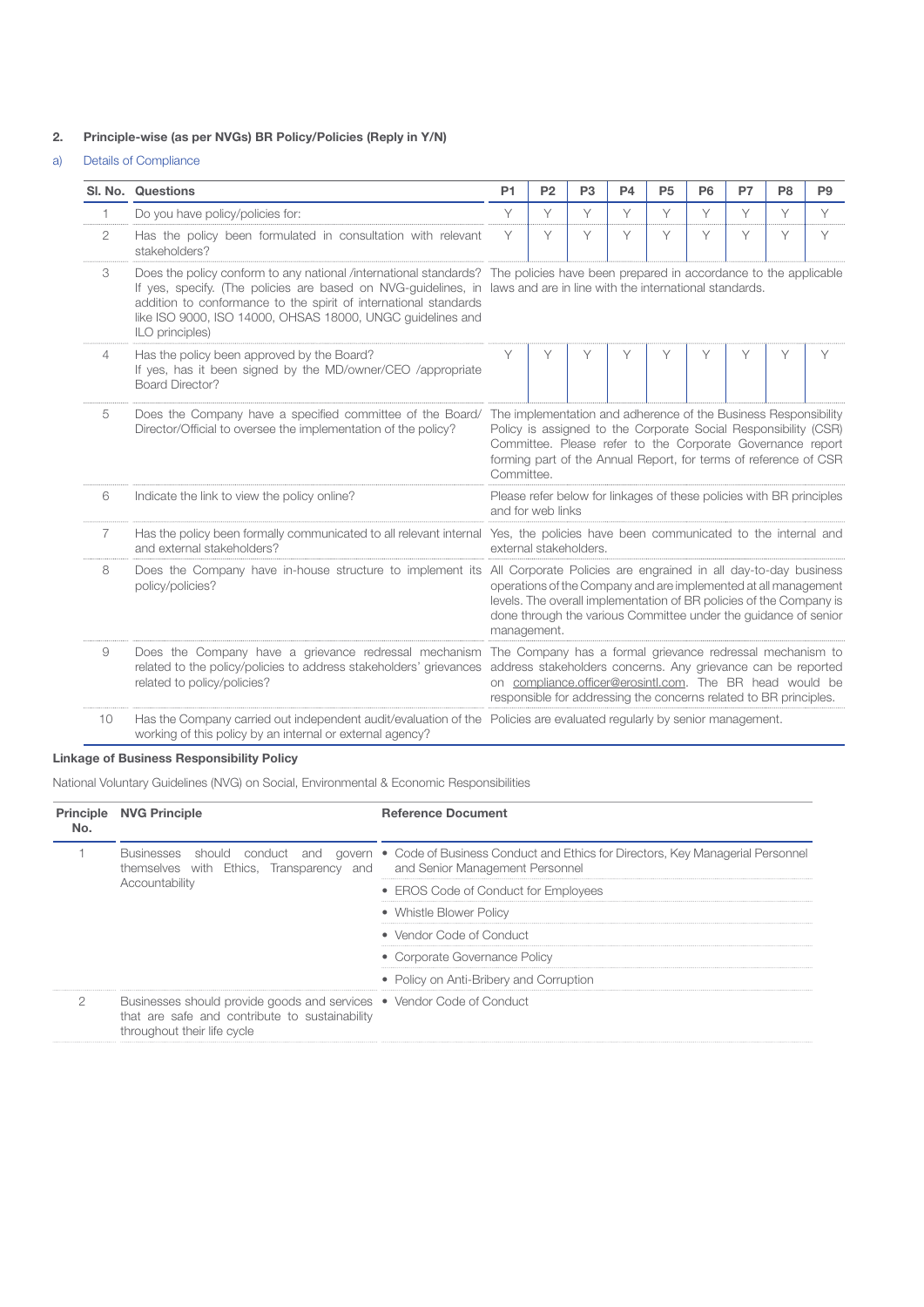| 3                                                                                   | Businesses should promote the well being of • Board Diversity Policy                                                       |                                                                                                                                                          |                                                                                                                             |                                                                                                                                                            |  |  |  |
|-------------------------------------------------------------------------------------|----------------------------------------------------------------------------------------------------------------------------|----------------------------------------------------------------------------------------------------------------------------------------------------------|-----------------------------------------------------------------------------------------------------------------------------|------------------------------------------------------------------------------------------------------------------------------------------------------------|--|--|--|
|                                                                                     | all employees                                                                                                              | • Policy on equal work opportunities                                                                                                                     |                                                                                                                             |                                                                                                                                                            |  |  |  |
|                                                                                     |                                                                                                                            | • Vendor code of Conduct                                                                                                                                 |                                                                                                                             |                                                                                                                                                            |  |  |  |
|                                                                                     |                                                                                                                            | • Policy on exit and termination                                                                                                                         |                                                                                                                             |                                                                                                                                                            |  |  |  |
|                                                                                     |                                                                                                                            | • Policy on leave                                                                                                                                        |                                                                                                                             |                                                                                                                                                            |  |  |  |
|                                                                                     |                                                                                                                            | • Policy on Performance Appraisal                                                                                                                        |                                                                                                                             |                                                                                                                                                            |  |  |  |
|                                                                                     |                                                                                                                            | • Policy on Reimbursement                                                                                                                                |                                                                                                                             |                                                                                                                                                            |  |  |  |
|                                                                                     |                                                                                                                            | • Policy on Safety & Occupational Health                                                                                                                 |                                                                                                                             |                                                                                                                                                            |  |  |  |
|                                                                                     |                                                                                                                            | • Policy on Training & Development                                                                                                                       |                                                                                                                             |                                                                                                                                                            |  |  |  |
|                                                                                     |                                                                                                                            | • Policy on Sexual Harassment                                                                                                                            |                                                                                                                             |                                                                                                                                                            |  |  |  |
|                                                                                     |                                                                                                                            | • Policy on work place security                                                                                                                          |                                                                                                                             |                                                                                                                                                            |  |  |  |
| 4                                                                                   | Businesses should respect the interests of,<br>and be responsive towards all stakeholders,                                 |                                                                                                                                                          |                                                                                                                             | • Code for Independent Directors                                                                                                                           |  |  |  |
|                                                                                     | especially those who are disadvantaged,<br>vulnerable and marginalised                                                     |                                                                                                                                                          |                                                                                                                             | • Code of Business Conduct and Ethics for Directors, Key Managerial Personnel<br>& Senior Management Personnel                                             |  |  |  |
|                                                                                     |                                                                                                                            |                                                                                                                                                          |                                                                                                                             | • Corporate Social Responsibility Policy                                                                                                                   |  |  |  |
| 5                                                                                   | Businesses should respect and promote human . Vendor Code of Conduct<br>rights                                             |                                                                                                                                                          |                                                                                                                             |                                                                                                                                                            |  |  |  |
| 6                                                                                   | Businesses should respect, protect and make . Corporate Social Responsibility Policy<br>efforts to restore the environment |                                                                                                                                                          |                                                                                                                             |                                                                                                                                                            |  |  |  |
|                                                                                     | • Vendor Code of Conduct                                                                                                   |                                                                                                                                                          |                                                                                                                             |                                                                                                                                                            |  |  |  |
| 7                                                                                   | public and regulatory policy, should do so in a<br>responsible manner                                                      | Businesses, when engaged in influencing . Code of Business Conduct and Ethics for Directors, Key Managerial Personnel<br>and Senior Management Personnel |                                                                                                                             |                                                                                                                                                            |  |  |  |
| 8                                                                                   | Businesses should support inclusive growth . Corporate Social Responsibility Policy                                        |                                                                                                                                                          |                                                                                                                             |                                                                                                                                                            |  |  |  |
|                                                                                     | and equitable development                                                                                                  | • Code of Business Conduct and Ethics for Directors, Key Managerial Personnel<br>and Senior Management Personnel                                         |                                                                                                                             |                                                                                                                                                            |  |  |  |
| 9                                                                                   | value to their customers and consumers in a<br>responsible manner                                                          |                                                                                                                                                          |                                                                                                                             | Businesses should engage with and provide . Code of Business Conduct and Ethics for Directors, Key Managerial Personnel<br>and Senior Management Personnel |  |  |  |
| Links                                                                               |                                                                                                                            |                                                                                                                                                          |                                                                                                                             | • Policy on leave                                                                                                                                          |  |  |  |
|                                                                                     | Code of Business Conduct and Ethics for Directors, Key                                                                     |                                                                                                                                                          |                                                                                                                             | • Policy on Performance Appraisal                                                                                                                          |  |  |  |
|                                                                                     | Managerial Personnel and Senior Management Personnel                                                                       |                                                                                                                                                          |                                                                                                                             | • Policy on Reimbursement                                                                                                                                  |  |  |  |
|                                                                                     | http://www.erosintl.com/wp-content/uploads/2017/02/Code-of-<br>Business-Conduct-and-Ethics.pdf                             |                                                                                                                                                          |                                                                                                                             | • Policy on Safety & Occupational Health                                                                                                                   |  |  |  |
|                                                                                     |                                                                                                                            |                                                                                                                                                          |                                                                                                                             | • Policy on Training & Development                                                                                                                         |  |  |  |
|                                                                                     | <b>Code for Independent Directors</b>                                                                                      |                                                                                                                                                          |                                                                                                                             | • Policy on Sexual Harassment                                                                                                                              |  |  |  |
|                                                                                     | http://www.erosintl.com/wp-content/uploads/2018/04/Code-of-<br>Conduct-for-Independent-Directors.pdf                       |                                                                                                                                                          |                                                                                                                             | • Policy on work place security                                                                                                                            |  |  |  |
|                                                                                     | <b>Whistle Blower Policy</b>                                                                                               |                                                                                                                                                          |                                                                                                                             | • Eros Code of Conduct for Employees                                                                                                                       |  |  |  |
|                                                                                     | http://www.erosintl.com/wp-content/uploads/2016/10/Whistle-Blower-<br>Policy (Vigil%20Mechanism).pdf                       |                                                                                                                                                          | b)                                                                                                                          | If answer to the question at serial number 1 against any<br>principle, is 'No', please explain why:                                                        |  |  |  |
|                                                                                     | <b>Vendor Code of Conduct</b>                                                                                              |                                                                                                                                                          |                                                                                                                             | Not Applicable                                                                                                                                             |  |  |  |
|                                                                                     |                                                                                                                            | З.                                                                                                                                                       | Governance related to BR                                                                                                    |                                                                                                                                                            |  |  |  |
| http://www.erosintl.com/wp-content/uploads/2018/03/Vendor-Code-<br>of-Conduct-1.pdf |                                                                                                                            |                                                                                                                                                          | a)                                                                                                                          | Frequency with which the Board of Directors, Committee                                                                                                     |  |  |  |
| <b>Corporate Social Responsibility</b>                                              |                                                                                                                            |                                                                                                                                                          | of the Board or CEO meet to assess the Company's BR<br>performance                                                          |                                                                                                                                                            |  |  |  |
| Social-Responsibility-Policy-1.pdf                                                  | http://www.erosintl.com/wp-content/uploads/2018/04/Corporate-                                                              |                                                                                                                                                          | The assessment of BR performance is done on an ongoing basis<br>by the CSR Committee and Board of Directors of the Company. |                                                                                                                                                            |  |  |  |
| of the Company at www.erosintl.com:                                                 | The below mentioned policies are available on the internal portal                                                          | b)                                                                                                                                                       | BR and Sustainability Reports published; frequency and link<br>of published reports                                         |                                                                                                                                                            |  |  |  |
|                                                                                     | • Corporate Governance Policy                                                                                              |                                                                                                                                                          |                                                                                                                             | <b>DD</b>                                                                                                                                                  |  |  |  |

• Policy on Anti-Bribery and Corruption

- Board Diversity Policy
- Policy on equal work opportunities
- Policy on exit and termination

The Company has started publishing BR report from financial year 2016-17 on a yearly basis pursuant to Regulation 34(2) (f) of the SEBI (Listing Obligations and Disclosure Requirements) Regulations, 2015. The BR report is published annually and shall be available on our website at www.erosintl.com.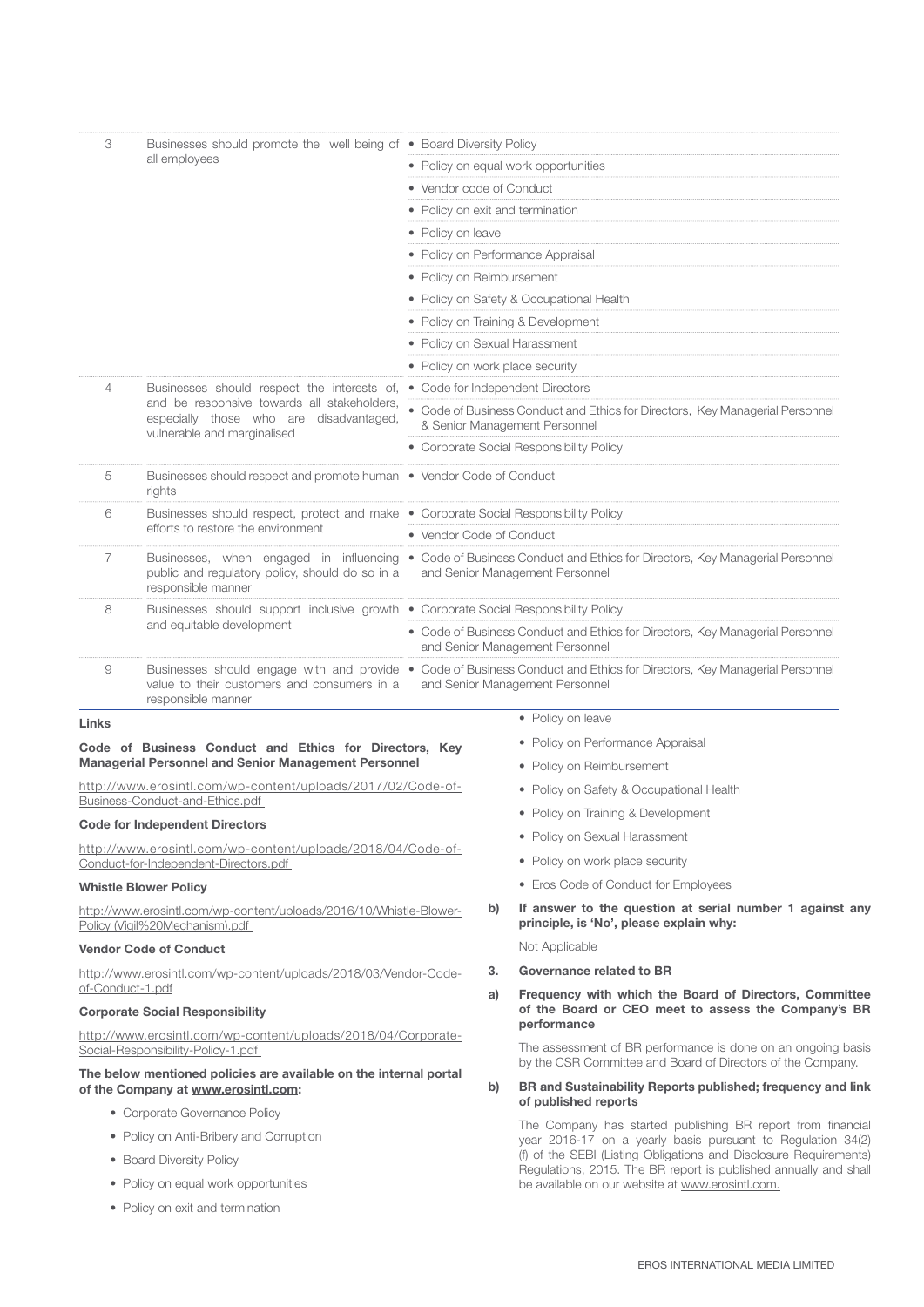#### **Section E: Principle-wise Performance**

#### **Principle 1 ETHICS, TRANSPARENCY AND ACCOUNTABILITY**

1. Does the policy relating to ethics, bribery and corruption apply only the Company? Yes/No. Does it extend to the Group/Joint Ventures/Suppliers/Contractors/NGOs/ Others?

The Company considers Corporate Governance as an integral part of management. The Company has a Code of Business Conduct and Ethics that is approved by the Board of Directors and this code is applicable to all Board Members and Senior Management. The code is available on the Company's website at www.erosintl.com.

Additionally, to promote highest standards of professionalism, honesty, integrity and ethical behavior, the Company has various policies like Whistle Blower policy, Vendor Code of Conduct, Policy on Anti-Bribery and Corruption in place. The Company follows Zero tolerance on acts of bribery, corruption etc. during the dealing with the vendors, suppliers, contractors, external stakeholders, NGO's etc.

# **The glimpses of our policies are as follows;**

**• Code of Business Conduct and Ethics for Directors, Key Managerial Personnel & Senior Management Personnel:-**

The policy is intended to provide guidance and help in recognizing and dealing with ethical issues and to help foster a culture of honesty and accountability.

## **• Employee Code of Conduct:-**

The policy details the standards of personal and professional behaviour of employees and maintain a healthy work environment.

**• Whistle blower Policy:-**

The policy enables the employees and stakeholders of the Company to report to the management about any instances of unethical behaviour.

**• Vendor Code of Conduct:-**

The policy details the high ethical standard to be followed by all its Vendors while conducting any business activities with or on our behalf of the Company.

**• Policy on anti-bribery and corruption:-**

The policy describes the zero tolerance on any acts of bribery, corruption etc. by any of the stakeholders during the dealings with the Company.

The Company's philosophy on Corporate Governance is built on a rich legacy of fair, transparent and effective governance. To ensure that the principle of ethics, transparency and accountability translates into consistent practice, the above policies along with the board committees serve as enablers for high standards of business conduct.

**2. How many stakeholders' complaints have been received in the past financial year and what percentage was satisfactorily resolved by the management? If so, provide details thereof, in about 50 words or so.**

Eros has established structured mechanisms to address concerns of stakeholders and communicate their expectations which are dealt by the Audit Committee. During the reporting period, we have not received any complaints/ grievances from our stakeholders regarding unethical business practices.

#### **Principle 2 PRODUCTS LIFE CYCLE SUSTAINABILITY**

**1. List up to 3 of your products or services whose design has incorporated social or environmental concerns, risks and / or opportunities:**

Eros is a leading global company which co-produces, acquires and distributes Indian language films in multiple formats. The Company meticulously follows applicable regulations and guidelines issued by Central Board of Film certification, Ministry of Information and Broadcasting etc. Additionally, the Company also publishes disclaimers to address social and environmental issues as part of the film screenings.

## **2. For each such product, provide the following details in respect of resource use (energy, water, raw materials etc.) per product (optional):**

The business operation of the Company is of providing service, with minimal control over the procedures and practices followed during the film shootings. However, the continuous efforts are being made by the Company and its employees to ensure that there is an optimum utilization of the available resources (like water, energy etc.) with minimum or no wastages at all.

#### **3. Does the Company have procedures in place for sustainable sourcing (including transportation). If yes, what percentage of your inputs was sourced sustainably?**

The Company maintains a healthy relationship with its content providers, vendors and other suppliers and the business policies of the Company include them in its growth. The sustainability agenda is extended to the suppliers/ vendors through the Vendor Code of Conduct. The Vendor Code of Conduct ensures conformity with the safe working conditions along with prohibition of child labour, forced labour and abiding human rights principles in the supply chain operations. The compliance with the Vendor Code of Conduct is mandatory for conducting business operations with Eros International.

**4. Has Company taken any steps to procure goods and services from local and small producers, including communities surrounding their place of work? If yes, what steps have been taken to improve the capacity and capability of local and small vendors**

The Company operates in the area of commercial hub and source its services from local vendors and producers which contributes to the growth of business operations.

**5. Does the Company have a mechanism to recycle products and waste? If yes what is the percentage of recycling of products and waste. (Separately as <5%, 5-10 %, > 10%). Also, provide details thereof, in about 50 words or so.**

The business operations of the Company is to provide service, hence it does not discharge any effluents or waste. However, the Company has established various measures to diminish waste generated on day to day basis, some of them include reducing paper waste, water waste, plastic waste, etc.

E-waste is one of the fastest growing waste segments globally. At Eros, we endeavor to mainstream sound e-waste management across our operations. During the year, the Company disposed off e-waste under the guidelines for environmentally sound management of e-waste by Central Pollution Control Board and Maharashtra Pollution Control Board. Also, the Corporate office of the Company is located in a green building which on its own has incorporated various sustainability measures.

#### **Principle 3 EMPLOYEES' WELL-BEING**

**1. Please indicate the total number of employees:**

The total number of employees are 285 as on 31 March 2018.

**2. Please indicate the total number of employees hired on temporary/contractual/casual basis:**

The total number of employees hired on contractual basis are 24 as on 31 March 2018.

**3. Please indicate the number of permanent women employees:**

The total number of women employees are 53 as on 31 March 2018.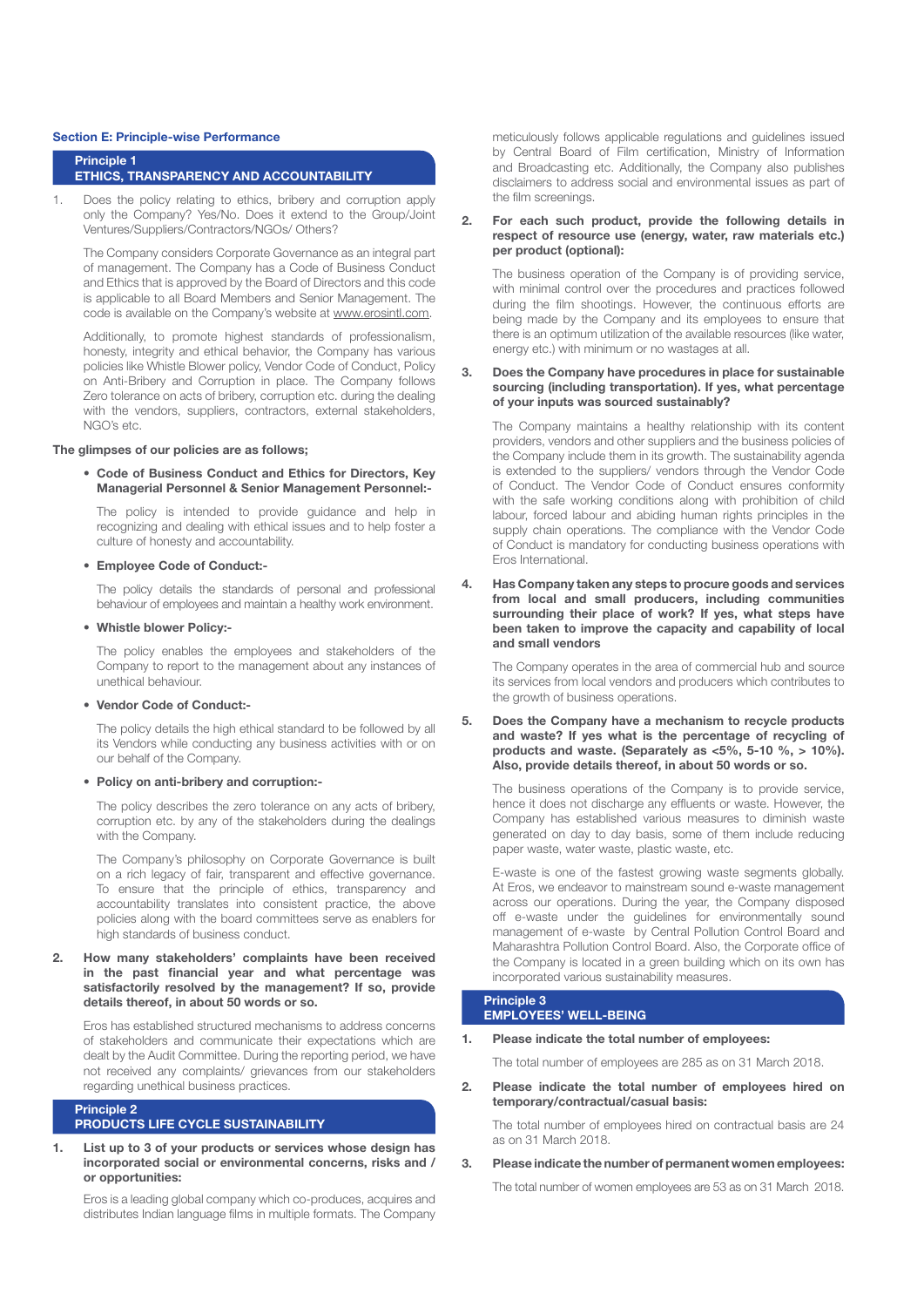## **4. Please indicate number of permanent employee with disabilities:**

Eros has always advocated a business environment that favours the concept of equal opportunity for all without any discrimination with respect to caste, creed, gender, race, religion, disability or sexual orientation. As on 31 March 2018, there is one disable employee recruited by Eros.

**5. Do you have employee association that is recognized by management:**

No employee association exists

**6. What percentage of your permanent employees are members of this recognized employee association.**

NA.

**7. Please indicate the number of complaints relating to child labour, forced labour, involuntary labour, sexual harassment in the last financial year and pending as on the end of the financial year.**

No cases of child labour, forced labour, involuntary labour, discriminatory employment and sexual harassment were reported in the last financial year. The Company has in place the Prevention of Sexual Harassment (POSH) Policy in line with the requirements of the Sexual Harassment of Women at the Workplace (Prevention, Prohibition & Redressal) Act, 2013, which ensures a free and fair enquiry process with clear timelines. All employees (permanent, contractual, temporary, trainees) are covered under this Policy. Further, the Company has an Internal Complaints Committee where employees can register their complaints against sexual harassment.

**8. What percentage of your above mentioned employees were given safety and skill up-gradation training in the last year?**

Training and development of people is given high importance in Eros. The Company sponsors its employees to attend training sessions organized by external professional bodies to facilitate upgradation of skills of employees handling relevant functions. The Company periodically performs safety trainings as well as mock drills on fire and safety within the organisation for all the employees.

#### **Principle 4 STAKEHOLDER'S ENGAGEMENT**

**1. Has the Company mapped its internal and external shareholders?**

The Company has mapped in its major internal and external stakeholders. The major/key categories include (i) Central and State Governments/regulatory authorities, viz. the Ministry of Information & Broadcasting, the Department of Telecommunication, Ministry of Corporate Affairs, Reserve Bank of India, Securities and Exchange Board of India, Foreign Investment Promotion Board, Stock Exchanges and Depositories, Producers, Vendors, Financial Institutions, Banks, Investors and Service Providers.

However, the process of mapping of stakeholder is an ongoing effort of updation on regular basis.

**2. Out of the above, has the Company identified the disadvantaged, vulnerable and marginalized stakeholders?**

Yes.

**3. Are there any special initiatives taken by the Company to engage with the disadvantaged, vulnerable and marginalized stakeholders? If so, provide details thereof**

While developing the CSR strategy, the Company has ensured that all communities shall be benefited from our CSR activities, with special focus on group that are socially and economically marginalized.

The Company created awareness for the blood donation amongst its employees and organised blood donation camp in collaboration with Think Foundation, NGO. The donated blood aided transfusions to people affected by thalassemia, an inherited autosomal recessive blood disorder that causes the weakening and destruction of red blood cells.

# **Principle 5 HUMAN RIGHTS**

**1. Does the policy of the Company on human rights cover only the Company or extend to the Group/Joint ventures/ suppliers/ contractors/ NGOs/Others?**

Eros believes that an organization rests on foundation of business ethics and valuing human rights, Eros adheres to all statutes which embodies the principles of human rights such as women empowerment, anti-sexual harassment etc. Eros promotes awareness to the importance of human rights within its value chain and discourage instance of any abuse, innocuous behavior within the organization and its applicable to all the stakeholders.

# **2. How many stakeholder complaints have been received in the past financial year and what percent was satisfactorily resolved by the Management?**

There were no complaints reported on violation of any human rights during the financial year 2017-18.

#### **Principle 6 ENVIRONMENT**

**1. Does the policy related to principle 6 cover only the Company or extend to the Group/Joint ventures/ suppliers/ contractors/ NGOs/ Others?**

Nurturing and safeguarding the environment for long term sustainability is of prime importance. The Company, has undertaken several green initiatives at all its office locations during the year. Further, the Company's vendors and suppliers are required to comply with the Health Safety and Environment (HSE) requirements as stated in the Vendor Code of Conduct policy. The policy promotes sustainable usage of resources such as energy and water and considers environment as integral part of production/distribution activities.

**2. Does the Company have strategies/initiatives to address global environmental issues such as climate change, global warming, etc? Y/N. If yes, please give hyperlink for webpage etc.**

Currently, the Company does not have any strategies/initiatives to address environmental issues. Eros constantly endeavors to reduce its impact on the environment and identify ways to optimize resource consumption. To ensure the minimum impacts, it has undertaken initiatives like reduction of paper usage, distribution of films using digitisation methods etc.

The Company have its Corporate office in green building which has incorporated various sustainability measures right from the conceptual stage. It has received Gold certification under LEED India Core & Shell rating system. Eros tries to integrate sustainable measures in the day-to-day operations by reduction of paper usage, maintenance of data and records in electronically, reduction in usage of plastic bottles for drinking purpose etc.

# **3. Does the company identify and assess potential environmental risks? Y/N**

The Company, being a service provider, is not involved in any manufacturing activity, thereby limiting the scope of handling the environmental risks of any kind. However, the Company is committed to safety and protecting the environment in which it operates.